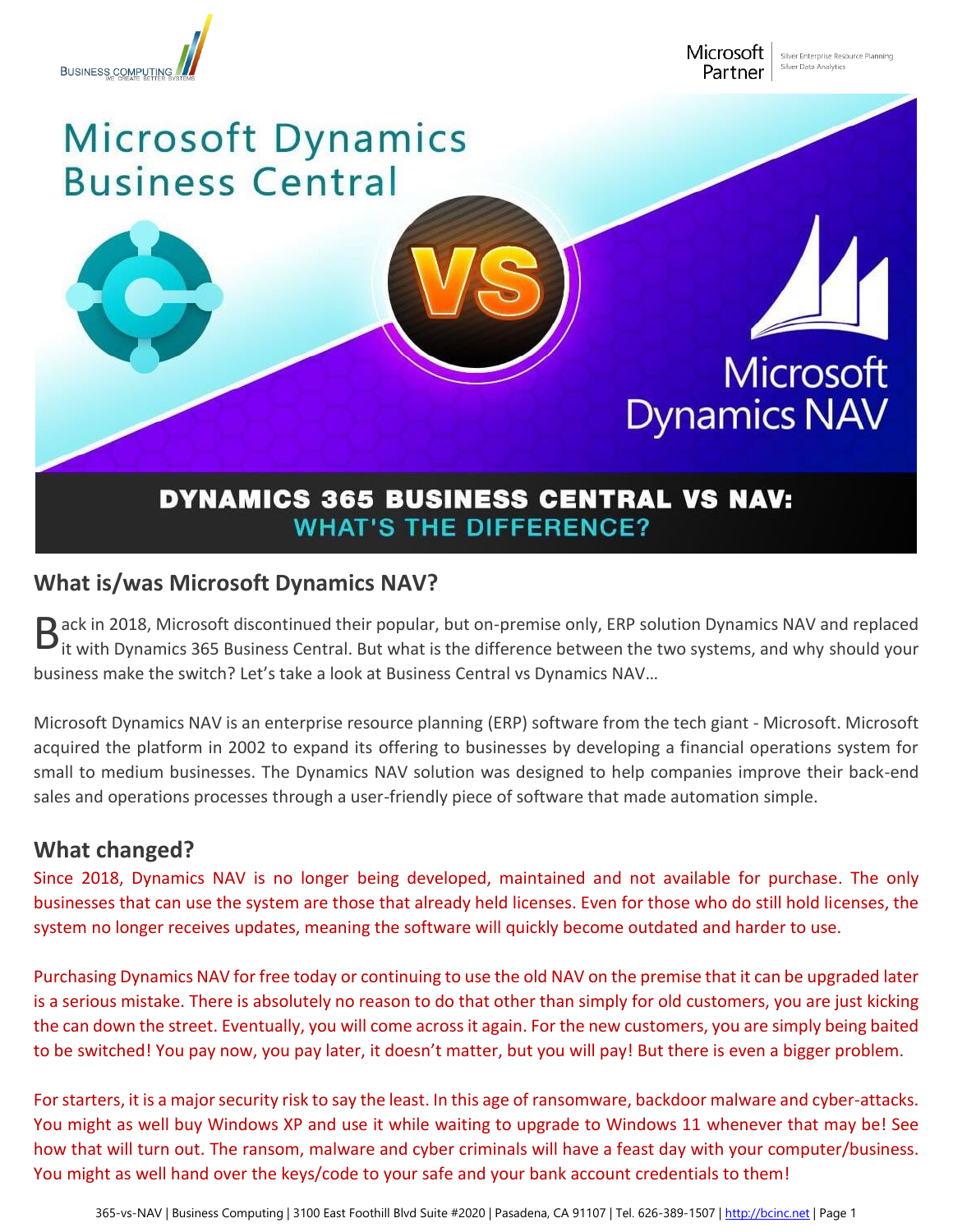

Enter – Microsoft Dynamics 365 Business Central.

### **What is Microsoft Dynamics 365 Business Central?**

As Dynamics NAV was phased out, Microsoft introduced Dynamics 365 Business Central. Business Central is a newer version of Dynamics NAV, offering the same standard functionality in a much more user-friendly way. Crucially, it's also SaaS (Software as a Service) meaning it's accessible from anywhere, with the same security that drives Microsoft 365.

Dynamics 365 Business Central is an ERP solution that sits under the wider Dynamics 365 business suite. It has been designed to work alongside other products under the Dynamics umbrella (for example Dynamics 365 Sales Professional or 'CRM') for better user experience and more automation between products.

In short, Microsoft Dynamics 365 Business Central helps with day-to-day business processes and operations. Its capabilities include financials, stock management, purchasing and much more, all with real-time data and analytics through Power BI.

The reason for the change from Dynamics NAV to Business Central is due to the digital transformation many small and medium-sized businesses have embraced in recent years. Hence why the features and functions are still the same as back in the NAV days, just with a more digital-focused platform.

So, if the platforms have similar functionality, how exactly does Dynamics 365 Business Central differ from Dynamics NAV?

### **Key differences between Business Central and NAV**

While there are lots of similarities between the two systems, there are four key differences that make Business Central the preferred option for many:

#### **User Interface**

One of the most significant differences between Dynamics NAV and Business Central for many businesses is the user interface. Business Central is a web-based app with an improved design that's much easier to navigate. This allows many businesses to work more productively within the platform.

The new Business Central interface used AL language in the code, compared to Dynamics NAV using C/AL coding. With this code change, Business Central offers more customization than before and helps to make extensions and upgrades much easier to manage in the long term.

Additionally, the new ERP solution has better integration with other Microsoft products already used by many businesses, including all applications within the Microsoft Dynamics suite, like Microsoft Dynamics 365 Sales (CRM) and Office 365 products, such as Outlook and Excel. This helps to prevent silos and allows for more automated operations to improve productivity. Combine this with native connectivity to Microsoft's Power Platform (e.g., Power Automate) and powerful workflows and integrations can be created, by end-users without complex coding.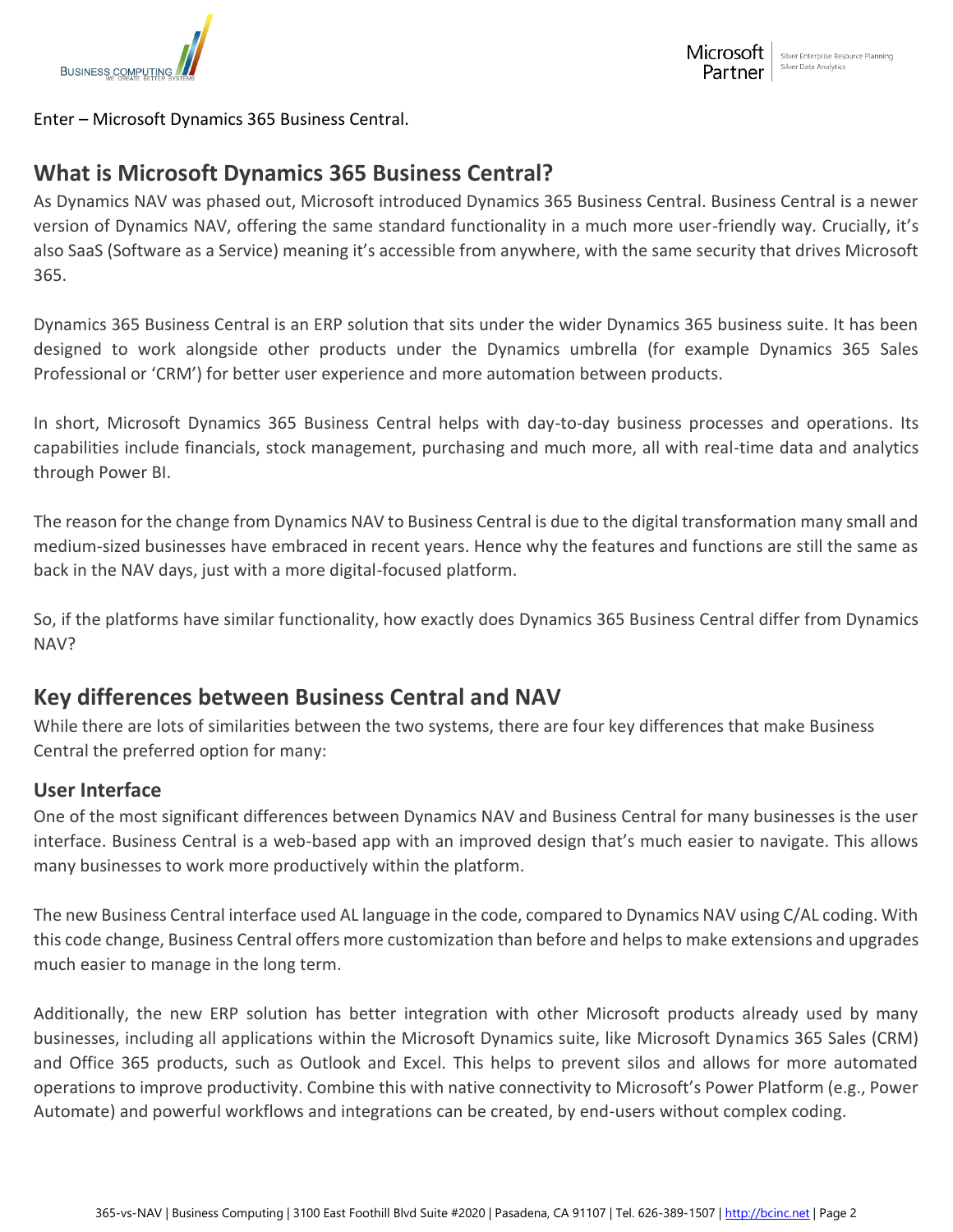

#### **Hosting**

As with many modern ERP solutions, Business Central is a SaaS solution – sitting on Microsoft's Azure cloud, which enables you to specify the region where your data is stored and processed. There are many benefits to SaaS solutions, such as greater security, less risk of data loss and better accessibility for your team. Cloud hosting also works alongside the new coding to make upgrades and extensions much easier to carry out.

For customers who still prefers an on-site/on-premises hosting, you can still do that. Microsoft still offers on-premises versions of Business Central in Essential, Premium, Team Members and Device license packages. The on-premise version is available as a one-time purchase option or as a monthly subscription option.

With the on-premises version, customers can still purchase or lease Business Central and then either have it installed on the on-premises server or they have it installed on the Microsoft Azure Server online. With Azure, the system can be easily accessible through browser from anywhere on the planet.

#### **Upgrades**

Another feature of Business Central that many users prefer over Dynamics NAV is the bi-annual release cadence for significant upgrades. These easy upgrades happen automatically, so your systems are never out of date. A roadmap of these releases can be found [here.](https://docs.microsoft.com/en-us/dynamics365/get-started/release-schedule) This means your business is always using the most optimized version of Business Central without the fuss and cost of manually updating the software like on Dynamics NAV.

If you are apprehensive about an update, there is an option to delay its installation for up to 90 days, however, we recommend staying as up to date as possible as updates are introduced to improve overall user experience and security.

#### **User Licenses**

Dynamics 365 Business Central uses a monthly subscription model that charges per user, meaning fees are based on the number of simultaneous users each month. Business Central users can also benefit from Single Sign On and usability across multiple devices, and across iOS, Android, and PC.

But what does this mean for your business? It means better accessibility and makes remote working much easier, especially as the landscape of working life is becoming a blend of office-based and home working. Now your staff can simply log into the web app from any device to get their job done. This makes the ERP solution much more costeffective and flexible for your business.

Microsoft currently offer licensing transition offers which make the move from NAV to Business Central (depending on what version of NAV they are currently running, customizations, number of users, etc.), as cheap and simple as possible.